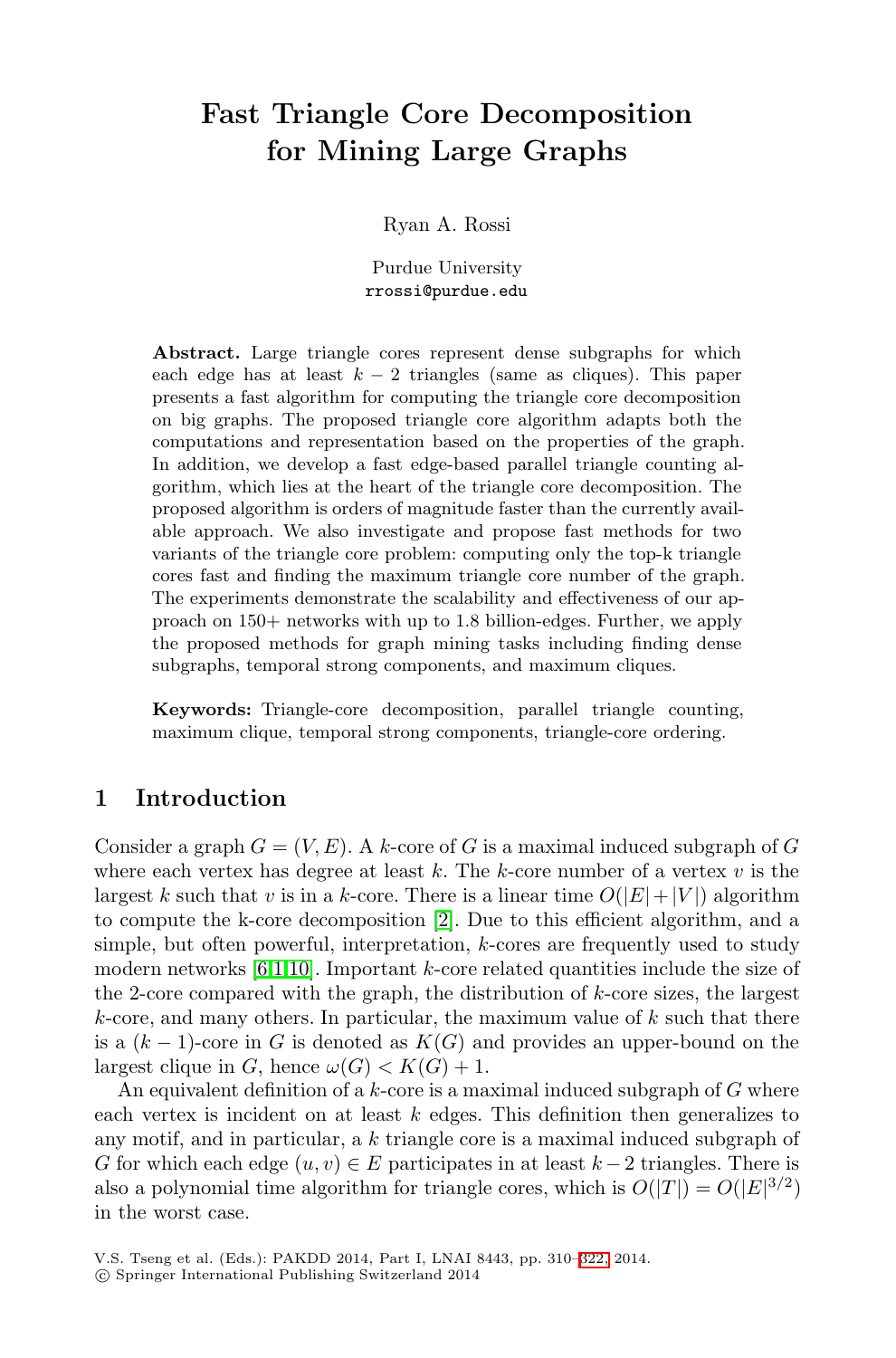Triangle cores were first proposed by Cohen [4,3], and a faster algorithm was recently proposed, see [17,16]. In that work, however, they explicitly store an array of triangles in order to check whether or not a triangle has been processed. This storage limits scalability as even graphs of a few thousand vertices may have billions of triangles (see Table 3). In our algorithms, we accomplish the same type of check implicitly by carefully ordering and indexing. Further, we develop a data-driven optimizer to adapt the data structures and computations based on the input graph and its p[rop](#page-7-0)erties. We also propose *parallel* edge and vertex-based triangle counting algorithms and use them for the triangle core decomposition. These algorithms significantly speed up the triangle core algorithms. In a[dd](#page-10-0)ition, we find that counting triangles on edges rather than vertices enables better load balancing for graphs where the number of triangles are not uniformly distributed, as is the case for dense and sparse graphs. Finally, unlike the previous approach, we utilize an efficient compressed edge-based representation to perform fast computations over the edges. This reduces the runtime and memory requirements considerably (see comparison in Section 5).

This paper is the first to use triangle cores for graph mining tasks such as finding the largest cliques, temporal strong components, and discovering dense subgraphs (see Section 6). We find that in many cases, the maximum triangle core number gives the exact maximum clique in  $G$ , especially for large sparse graphs. We also investigate two useful variants of the triangle core problem: the top-k triangle core problem and the maximum triangle core problem. Both of which we leverage for the above applications. For these problems, our parallel approach uses a fast heuristic clique finder to obtain a lower-bound on the maximum triangle core number, which is surprisingly tight for sparse graphs.

### <span id="page-1-0"></span>**2 Preliminaries**

#### **2.1 Wedges, Triangles, and Cliques**

A wedge is a 2-length path. The number of wedges  $W_u$  centered at u is given by  $W_u = d_u(d_u-1)/2$  where  $d_u = |N(u)|$  is the degree. A wedge  $\{(u, w), (w, v)\}$ forms a *triangle* if there exists an edge  $(u, v)$ . Let  $tr(u)$  and  $tr(u, v)$  be the number of triangles centered at vertex  $u$  and edge  $(u, v)$ , respectively. Fur-



**Fig. 1.** Triangle cores 2, 3, and 4

ther,  $tr(G) = \sum_{u \in V} tr(u)$  and  $W(G) = \sum_{u \in V} |W_u|$  are the number of triangles and wedges in  $G$ , respectively. Using these, we define the density of triangles in G as  $\kappa(G) = \frac{tr(G)}{W(G)}$ . Observe that if  $\kappa(H)$  is close to 1, then H is dense, and a large fraction of vertices must form a clique.

#### **2.2 Triangle Core Decomposition**

**Definition 1** (**Triangle Core):** *Consider a graph* G = (V,E)*. A* k *triangle-core is an edge-induced subgraph of* <sup>G</sup> *such that each edge participates in* <sup>k</sup>−<sup>2</sup> *triangles.*

Hence, a triangle core must contain  $k - 2$  triangles, which is the same requirement for a clique of size  $k$ , since each edge in the  $k$  triangle core has two vertices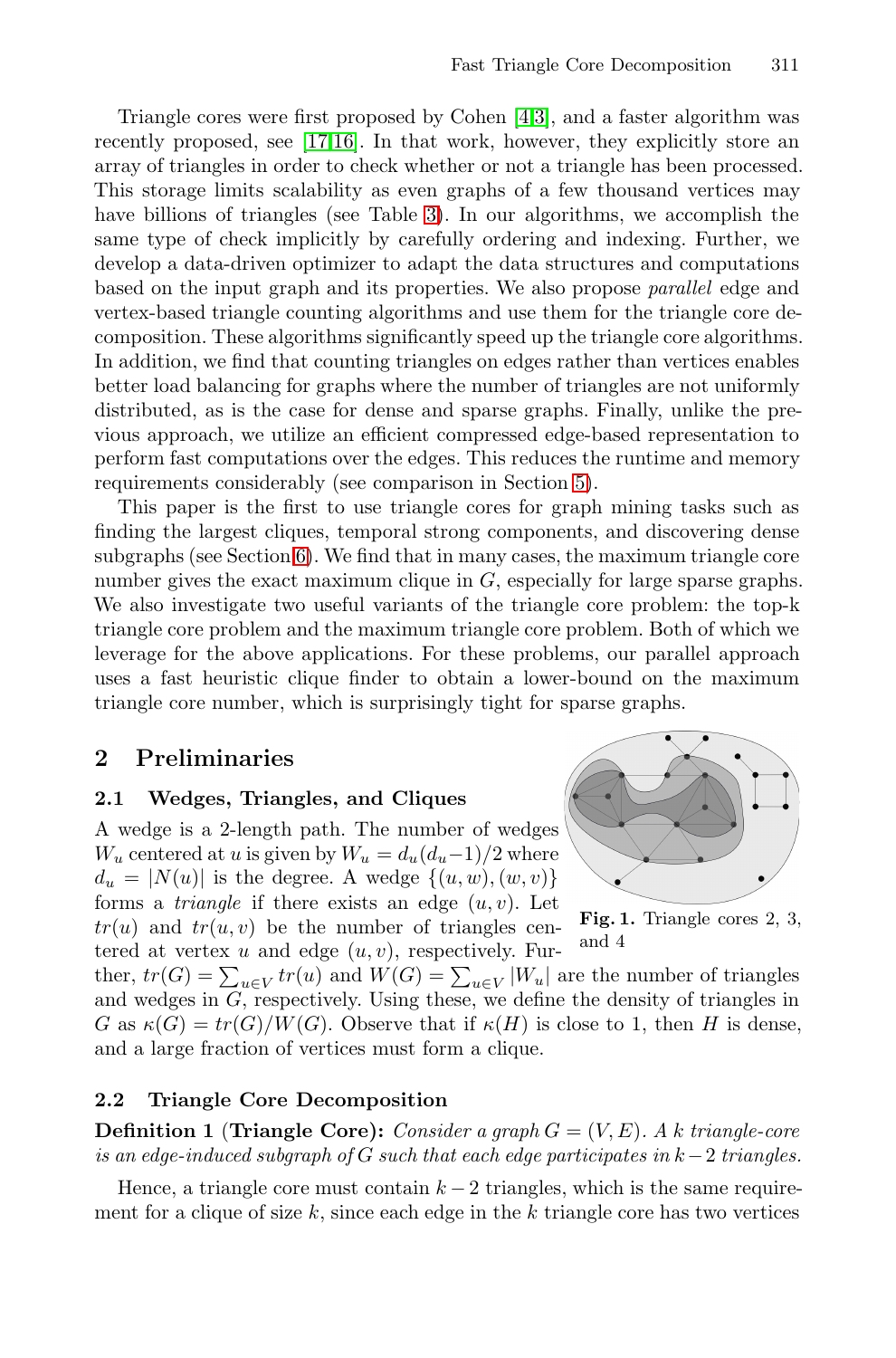$(u, v)$  with at least  $k - 2$  edges. By the above definition, a triangle is a 3-core, and a clique of size 4 is within the 4-core (See Figure 1).

**Definition 2** (Maximal Triangle Core): *A subgraph*  $H_k = (V | E(F))$  *induced by the edge-set* F *is a* maximal triangle core *of order* k *if*  $\forall (u, v) \in F : tr_H(u, v)$ −  $2 > k$ , and  $H_k$  is the maximum subgraph with this property.

**Definition 3** (**Triangle Core Number):** *The* triangle core number *denoted*  $T(u, v)$  *of an edge*  $(u, v) \in E$  *is the largest triangle core containing that edge.* 

**Definition 4** (**Maximum Triangle Core):** *The* maximum triangle core *of* G *denoted*  $T(G)$  *is the largest number of*  $k-2$  *triangles for a triangle core of order* k *to exist.*

#### <span id="page-2-1"></span>**2.3 Cliques, Triangl[e](#page-1-0) [C](#page-1-0)ores, and K-cores**

The relationship between cliques, triangle-cores and k-cores is defined more precisely in this section. Suppose H is a clique of size k, then each edge  $(u, v) \in E(H)$ in that clique has two vertices  $(u, v)$  that have  $k - 2$  edges, which also form  $k - 2$ triangles.

*Property* **1***: Each clique of size* k *is contained within a* k *triangle core of* G*.*

<span id="page-2-0"></span>This is a direct consequence of Definition 1 and implies  $\omega(G) \leq T(G)$ . To understand the relationship between the k-core and the triangle core, we show the relationship between vertex degree and a triangle core number below.

*Property* **2***: Each vertex in the k triangle core has degree*  $d_v \geq k - 1$ *.* 

To see this property, suppose a vertex  $v$  has an edge to  $u$  in the  $k$  triangle core, then  $v$  and  $u$  by definition, must also share  $k$  vertices that form triangles. Let C be the set of [at](#page-10-0) least k common vertices such that  $u, v \notin C$ . Thus, |C| and u must form at least  $k + 1$  edges with v.

*Property* **3***: The* k *triangle core is contained within the*  $(k-1)$ *-core.* 

To see this property, recall that a  $T_k$  triangle core must contain  $k-2$  edges and since a  $k$ -core is a subgraph where all vertices have at least  $k$  degree, then the  $k-1$  core must be within the k triangle core.

*Property* **4***: The maximum triangle core number is bounded above by* K *and below by*  $\omega(G)$ *, giving rise to the bounds:*  $\omega(G) \leq T(G) \leq K(G) + 1 \leq d_{max}$ 

This follows directly from the above properties and is used in Section 6.

### **3 Algorithms**

**Table 1.** Parallel triangle algorithms

This section describes our exact parallel triangle algorithms and their implementation for large graphs.

|                   |      | time (sec) |                   |               |             |
|-------------------|------|------------|-------------------|---------------|-------------|
| Graph             | IVI  | $E\vert$   | T                 | <b>VERTEX</b> | <b>EDGE</b> |
| HOLLYWOOD 1.1M    |      | 56M        | 15B               | 36.2          | 23.5        |
| ORKUT             | 3.0M | 106M       | 1.6B              | 40.5          | 31.9        |
| <b>LIVEJOUR</b>   | 4.0M | 28M        | 251M              | 3.91          | 2.09        |
| <b>SINAWEIBO</b>  | 58M  | 261M       | 638M              | 3148          | 2194        |
| TWITTER10         | 21 M | 265M       | 51.8 <sub>B</sub> | 5092          | 2462        |
| <b>FRIENDSTER</b> | 65M  | 1.8B       | 12.5B             | 43591         | $*1947$     |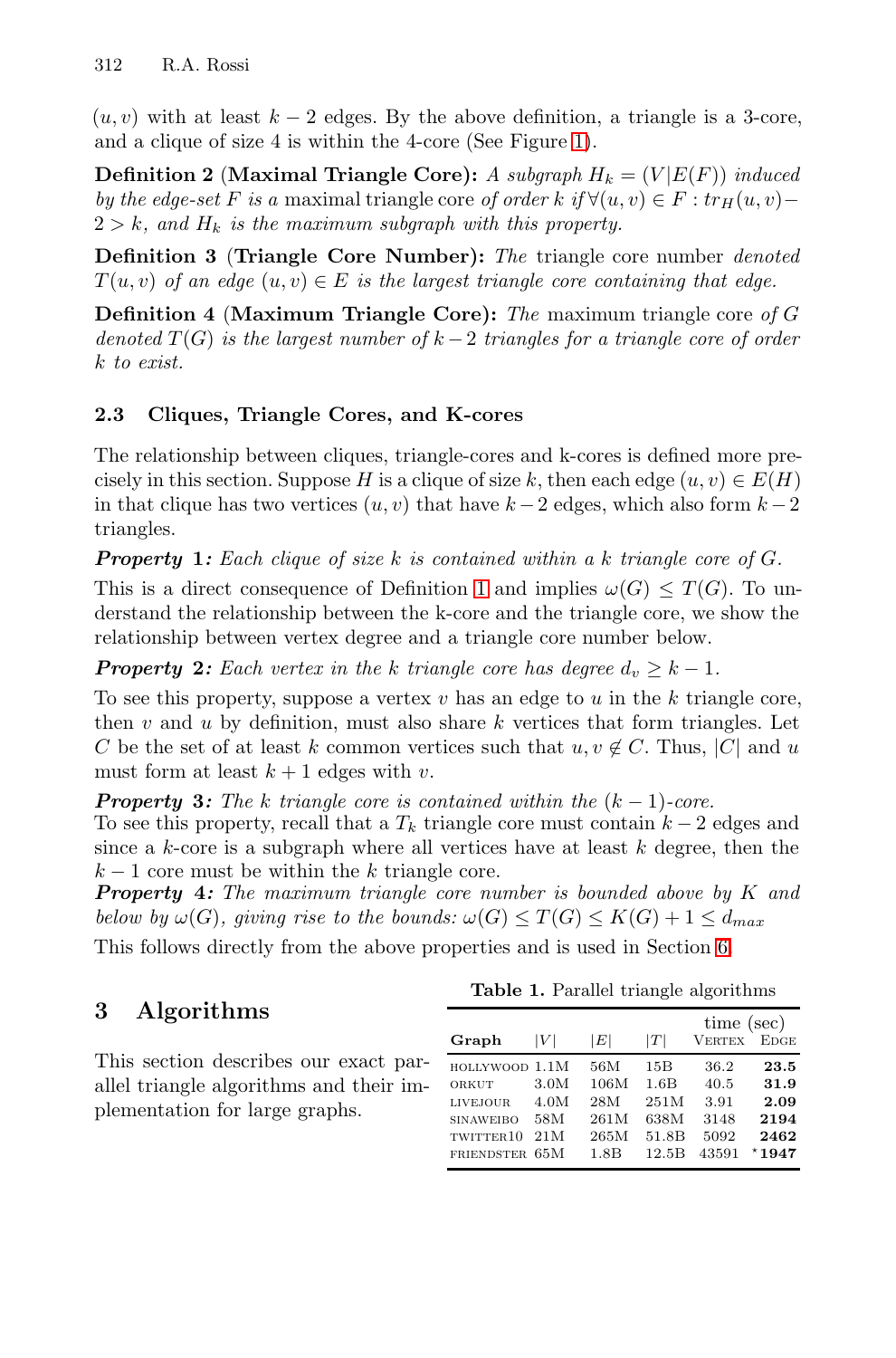#### **3.1 Parallel Triangle Counting**

Since triangle counting is at the heart of th[e](#page-8-0) triangle core computation, we propose a parallel edge-based triangle counting algorithm using shared-memory. In particular, triangle counting is parallelized via the edges (instead of the vertices, see [8]), where jobs are broken up into independent edge computations and distributed dynamically to available workers ([see](#page-2-0) Alg. 1). Our approach offers several benefits. First, the graph can be split up into many smaller *independent edge computations* that can be performed in parallel. We note that the problem with vertex triangle counters is load balancing, see Table 2 where a few vertices may have millions of triangles<sup>1</sup>. Our approach distributes work more evenly along the edges of the graph. For instance, the max number of triangles in sinaweibo (Chinese microblogging site) on any edge is only 17K compared to *8.3 million* for the vertices. As we see later, this approach alleviates many of the problems that arise with vertex-centric parallelization (see Table 1).

The parallel edge triangle Algorithm 1. Parallel Edge Triangle Countcounting algorithm is given in Alg. 1. The triangle counting computations are performed by dynamically allocating blocks of edges to workers. The workers then compute the number of triangles centered at each edge and store the counts into the edge-indexed array. Locks are avoided by assigning unique ids to the edges, which map to

| Algorithm 1. Parallel Edge Triangle Count-                         |
|--------------------------------------------------------------------|
| <sub>1</sub> ng                                                    |
| 1 Set p to be the number of workers (threads)                      |
| 2 Init arrays $X_k$ , $0 \le k \le p$ to be  V  each of all zeros. |
| 3 Set tr to be an array of size $ E $                              |
| 4 Set max to be array of length p                                  |
| 5 for each $(u, v) \in E$ in parallel do                           |
| for each $w \in N(v)$ do $X_k(w) = (u, v)$<br>6                    |
| 7<br>for each $w \in N(u)$ do                                      |
| 8<br>if $v = w$ then continue                                      |
| 9<br>if $X_k(w) = (u, v)$ then add 1 to $tr(u, v)$                 |
| if $tr(u, v) > max(k)$ then $max(k) = tr(u, v)$<br>10              |
| 11 for each thread $k = 2$ to p do                                 |
| if $max(1) > max(k)$ then $max(1) = max(k)$<br>12                  |
| 13 return $tr$ and $max(1)$                                        |

<span id="page-3-0"></span>unique positions in the triangle counting array (See Section 3.2 for more details). Each worker also maintains a hash table  $X_k$  for  $O(1)$  lookups. In particular, line 6 marks the neighbors [of](#page-9-0) v with the unique edge id of  $(u, v)$ , which is used later in line 9 to determine if a triangle exists. We avoid resetting  $X_k$  each time by using the unique edge id. After a worker finishes a job (i.e., block of edges) it requests more work and the process continues as above. Note that each worker also maintains (locally) the total number of triangles processed and the maximum number of triangles at any given edge. Upon completion of the parallel-for loop, the global max is realized in serial (lines 11-12). This takes only  $O(p)$  where p is the number of worker nodes. The expected overall time is  $O(|E|^{3/2}/p)$  since locks are avoided completely (See Figure 5).

#### **3.2 Triangle Core Decomposition**

**Edge CSC Format.** Edge-based compressed sparse column (ECSC) format adds two arrays to the traditional CSC format to allow for both vertex and

We observe that vertices have highly skewed triangle counts resembling a triangle power-law [7].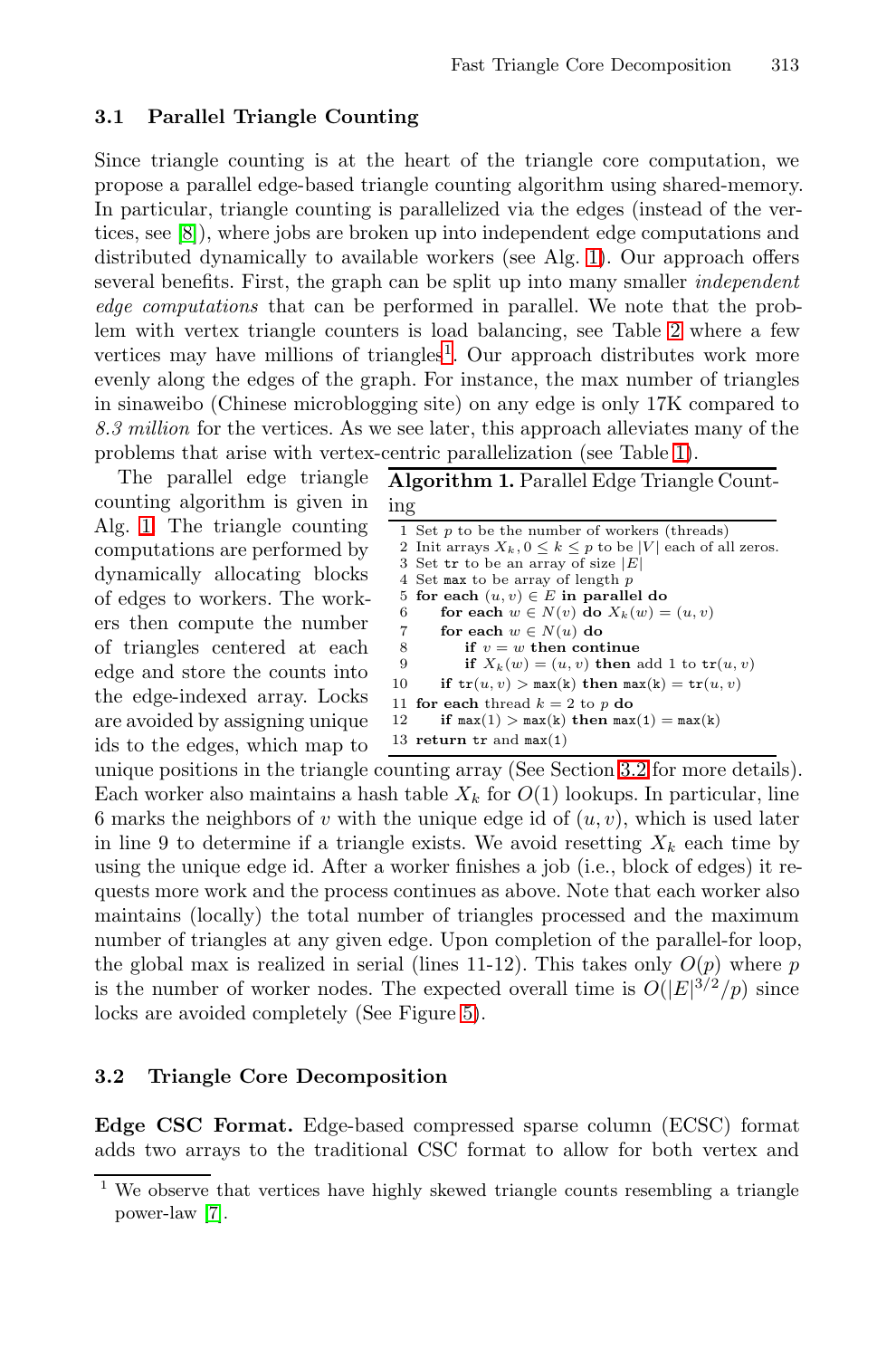edge-based computations. The ECSC graph representation is designed carefully to optimize performance and space while also providing  $O(1)$  time access to edges, neighboring edges, and their vertices. In particular, ECSC helps maximize data locality (in disk, ram, cache, core) while minimizing interaction. Both are critical for parallel edge-centric graph algorithms (see [13] for examples). Indeed, the practical importance of ECSC was previously shown in Table 1.

To understand ECSC, we provide an intuitive illustration in Figure 2. The eid array is an non-unique edge-indexed array (from the neighbor array) where duplicate edges in the neighbor array are assigned a unique edge id stored in eid that acts as a *pointer into the emap array*. This provides two important features. First, observe that eid is a surjective function that maps duplicate edges from CSC to their unique position in emap. In addition, eid also points to the emap array where the *vertices* of a specific edge are *consecutively* stored and can be accessed in O(1) time. This function provides the flexibility of using CSC while also giving random access to unique edges and their vertices in  $O(1)$ . Note that Edge-CSC is efficient to construct taking  $O(|E|)$  time (when reading from disk or from CSC).

**Triangle Core Arrays.** The triangle core decomposition uses ESCS and four additional smaller arrays. This reduced storage cost is due to emap which provides  $O(1)$  time access to a unique edge and its vertices (stored consecutively). The edge-indexed T array stores for each edge  $(u, v)$ the number of triangles that it participated. An index  $k$  of the emap array also directly indexes T using  $k/2$  since T stores only the unique edges. The bin array is indexed by an integer representing triangles, and stores the



**Fig. 2.** Illustration of the arrays and pointers use[d](#page-5-0) in ECSC for computing the triangle core decomposition. Note  $m = |E|$ .

starting position for each unique number of edge triangles. Hence  $y = bin[x]$ [p](#page-5-0)oints directly to the starting position in the es array for which the edge given by es[y] must have exactly x triangles. The es array contains the edge ids sorted by the number of triangles whereas the pos array stores the location of a given edge in the sorted es array.

The proposed triangle core algorithm is given in Alg. 2. Edges are undirected and the neighbors of each vertex are sorted by degree (to improve caching). The algorithm begins by computing the number of triangles for each edge in parallel. We denote this here by  $T$  since it will contain the triangle core numbers upon completion of Alg 2. The lines 2–3 initialize various vars and arrays. Note that the proc array is of size  $m$  and is used for marking the processed edges. Afterwards, the edges are sorted by their triangle counts in  $T$  using bucket sort (lines  $4-$ 15). In particular, line 5 counts how many edges will be in each bin where a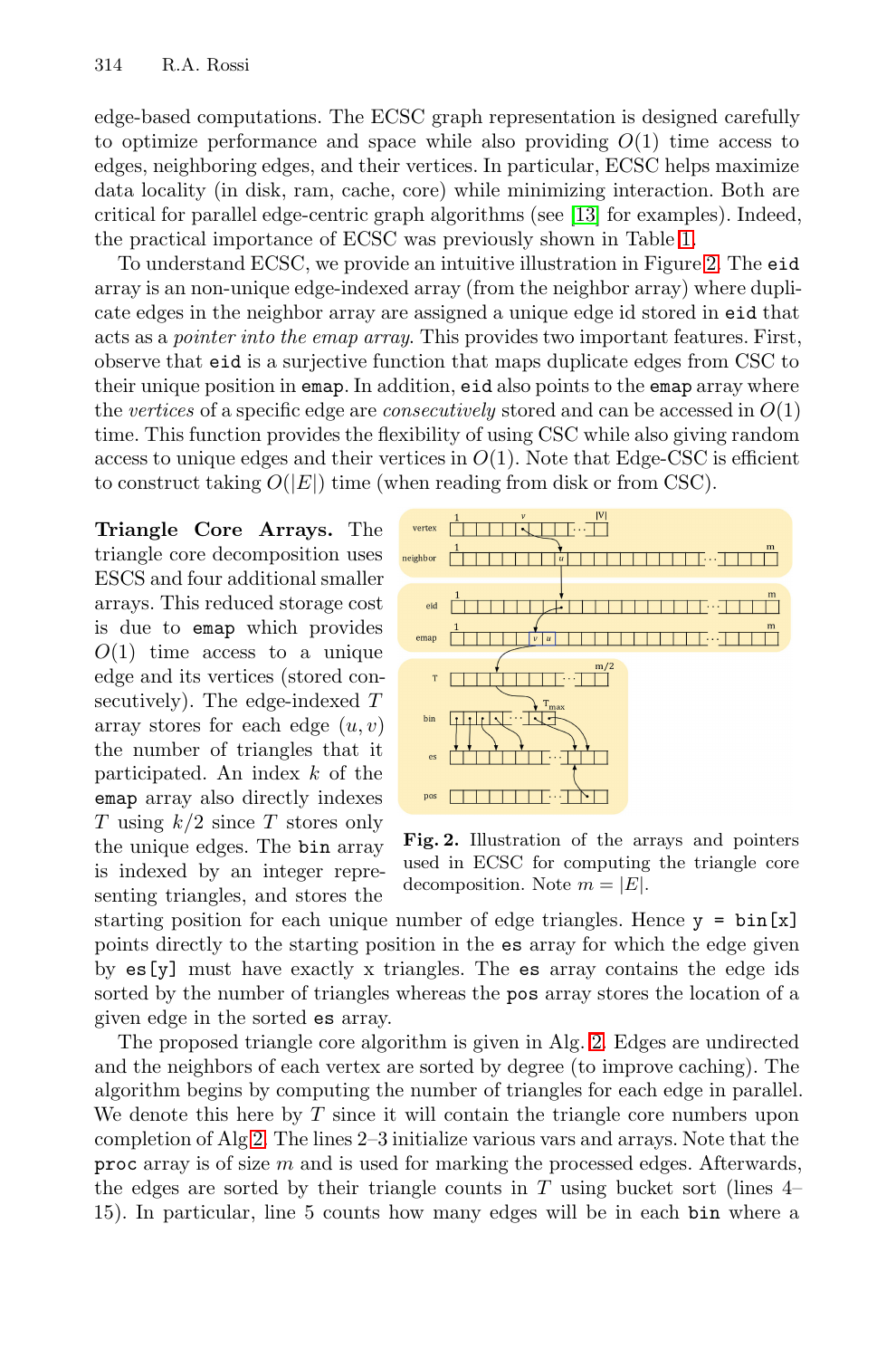bin is a set of edges with the same triangle count. Thus, bins are numbered from 0 to  $T_{max}$ . Given the bin sizes, lines 6–9 setup the starting positions for each bin using the previously computed counts. For each edge, we index into bin with its triangle count and assign it to the position in es returned by bin, then increase that bins position by one (lines  $10-13$ ). Finally, lines  $14-15$  fix the starting positions of the bins.

Now that edges are sorted by their triangle counts, line 17 starts removing each edge in increasing order of triangles (using es). Line 18 retrieves the next edge for processing along with its vertices u and v in  $O(1)$  time using emap. Next, line 19 selects v and instead of simply marking the neighbors with a 1 (i.e.,  $X[w] = 1$ ), we store the position+1 in which it appeared in the neighbor array. Let us note that the value in X maps directly to a unique edge using eid and emap. For each  $w \in N(u)$ , we index X and check in  $O(1)$  time if w is a neighbor of v (lines 20–21). If so, then the vertices u, v, and w form a triangle, otherwise we continue searching for a match. Using the eid array, we retrieve the unique edge ids for the edges  $(u, w)$  and  $(v, w)$  in  $O(1)$  time from ECSC (lines 22–23) and check if these edges have been processed (line 24). If either of the edges were processed before, then the triangle has been implicitly removed in a previous iteration, and we

continue with the next neighboring edge. However, if both edges have not been removed, then we have found a valid triangle to remove. For each of the neighboring edges with a larger triangle core number, we decrease its number of triangles by 1 and move it one bin to the left. All these operations are  $O(1)$  time using ECSC. Observe that each of the neighboring edges  $(u, w)$  and  $(v, w)$  are swapped with the first edge in its bin, respectively. We then swap their positions in the pos array and increase the previous bin and decrease the current bin of the edge by 1. Lines 20–33 are repeated for all neighboring edges of (u,v) that form unprocessed triangles with a triangle count that is currently larger than its own. Finally, the edge is marked as processed and X is reset (line 34–35).

<span id="page-5-0"></span>**Algorithm 2.** Detailed Triangle Core Algorithm

1 Set  $T =$  PARALLELEDGETRIANGLES(G) 2 Set pos and proc arrays to be length  $|E|$  of all 0. 3 Set the bin array to be of size  $T_{max}$  initialized to 0. 4 **for**  $e = 0$  **to**  $|E|$  **do**  $\text{bin}[T(e)]++$ 5 Set start  $= 0$ 6 **for**  $x = 0$  **to**  $T_{max}$  **do**  $7$  **n** = bin[x]  $n = bin[x]$  $\begin{array}{ll}\n8 & \text{bin}[\text{x}] = \text{start} \\
9 & \text{start} = \text{start}\n\end{array}$  $start = start + n$ 10 **for**  $e = 0$  **to**  $|E|$  **do**<br>11 **pos**  $|e| = \text{bin}[T]e$ 11  $\text{pos}[e] = \text{bin}[T[e]]$ <br>12 tris $\text{pos}[e] = e$  $12$  tris $[pos[e]] = e$ <br>  $13$   $bin[T[e]]++$  $\text{bin}[T[e]]++$ 14 **for**  $t = T_{max}$  **to** 0 **do** bin[t] = bin[t-1]  $15 \; \text{bin}[0] = 0$ 16 Set  $\overline{X}$  to be an array of length  $|V|$  containing zeros. 17 **for**  $i = 0$  **to**  $|E|$  **do**<br>18 **k** = estil **y** = e  $k = es[i]$  v = emap[2k] u = emap[2k+1] 19 **for**  $w \in N(v)$  **do**  $X[w] = w_{pos} + 1$ <br>20 **for**  $w \in N(u)$  **do** 20 **for**  $w \in N(u)$  **do**<br>21 **if**  $X[w]$  is not 21 **if** X[w] is **not** marked **then continue**  $22 \qquad \qquad uw = \operatorname{eid}[j]$ 23  $uv = \text{eid}[\tilde{X}[w] - 1]$ 24 **if** proc[uw] **or** proc[uv] are marked **then continue** 26 **for** adj  $\in$  {uw, uv} **do**<br>27 **if** T[adi] > T[k] **the** 27 **if**  $T[\text{adj}] > T[k]$  **then** 28  $tw = T[adj]$  and  $pw = pos[adj]$ 29 ps = bin[tw] and  $xy = e[s]$ <br>30 **if**  $xy \neq wy$  then 30 **if**  $xy \neq wv$  **then**<br>31  $pos[adj] = ps$ and  $es[pw] = xy$  $32 \qquad \qquad \text{pos}[\text{xy}] = \text{pw} \quad \text{and} \quad \text{es}[\text{ps}] = \text{adj}$ 33 bin $[tw]$ ++ *and* T[adj]−-<br>34 proc[k] = 1  $proc[k] = 1$ 35 **for**  $w \in N(v)$  **do**  $X[w] = 0$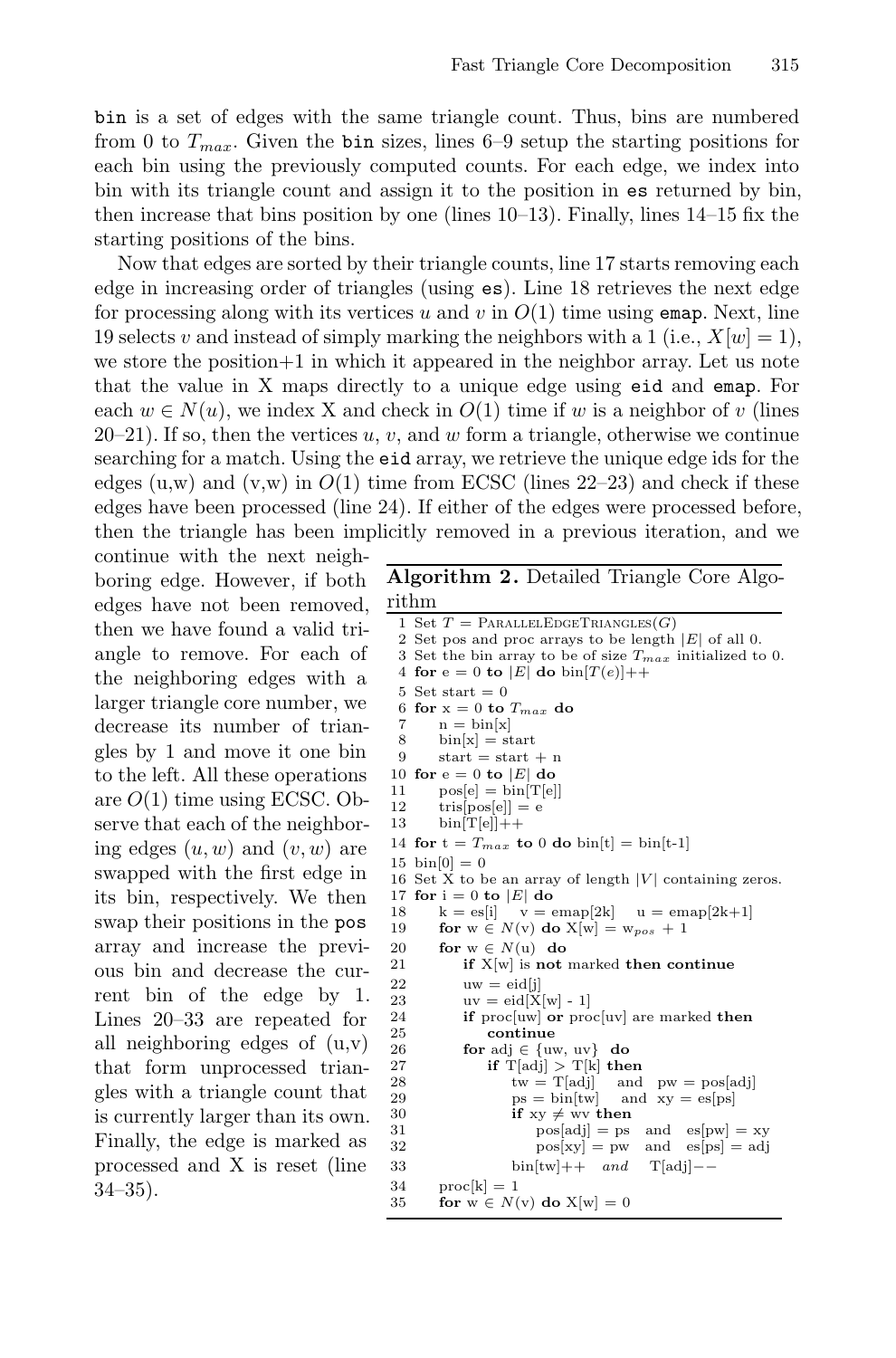# <span id="page-6-0"></span>**4 Problem Variants**

Two variants are investigated and space-efficient multi-threaded algorithms suitable for CPU and GPU parallelization are proposed. Both variants arise from real-world motivations, e.g., finding maximum cliques and dense subgraphs in big data (See Section 6).

Using property 3 as a basis, we propose a parallel method that leverages a relationship between the k-core and triangle core for computing only the top-k triangle cores. Key to our approach is the heuristic clique finder which allows us to obtain a fast lowerboun[d.](#page-11-0)



#### **Prob[lem](#page-6-0) 1** (**Top K Triangle**

**Cores):** *Given a graph* G *and an integer* k > 2*, find the set of edges that have triangle core numbers greater than* k*.*

The output is a subgraph H such that  $u, v \in E(H)$  if  $T(u, v) \geq k$  and an edge-indexed array indicating the triangle core numbers of each edge. Note that we use this variant later for the maximum clique problem and finding dense subgraphs (see Section 6.3).

The first step in Alg 3 computes the k-core numbers denoted  $K$  of  $G$ . This gives us an upper bound on the tri[angl](#page-12-5)e core and thus if  $k$  is larger we set it to be the maximum k-core. Next, for each vertex  $v \in V$  we add it to the vertex set W if it satisfies  $K(u) + 1 \geq k$ [. L](#page-8-0)et H be an explicit vertex-induced subgraph from G using the vertex set W. Triangle counts for the edges are computed in parallel and if an edge  $(u, v) \in E(H)$  has less triangles than the integer k given as input,  $tr(v, u) \leq k$ , then we can safely prune it, and update the graph, and the triangle count of any edge  $(w, v)$  or  $(w, u)$  that formed a triangle through  $(v, u)$ . This smaller graph is then given to the triangle core routine. Instead of selecting k arbitrarily, we use a heuristic clique finder  $[12]$  to obtain a tight lower bound denoted  $\tilde{\omega}(G)$ . Observe that  $\tilde{\omega}(G) \leq \omega(G) \leq T(G) \leq K(G) + 1$  where computing  $\tilde{\omega}(G)$  is  $O(|E| \cdot d_{\text{max}})$  time. See Table 2 for heuristic runtimes.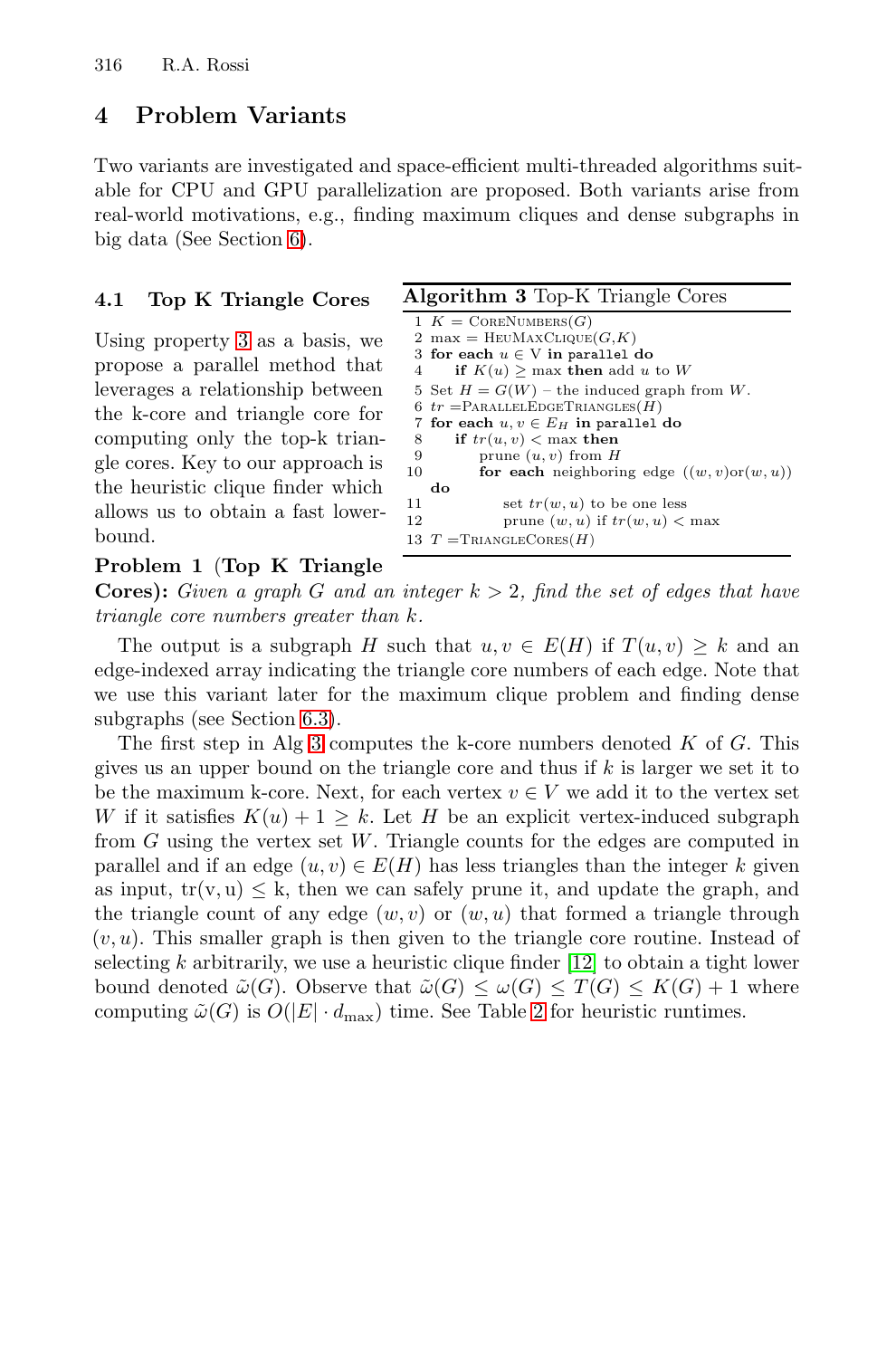<span id="page-7-1"></span><span id="page-7-0"></span>

| 4.2 Max Triangle Core             | <b>Algorithm 4 Dense Triangle Subgraph</b>                                 |
|-----------------------------------|----------------------------------------------------------------------------|
| In many applications, the cost of | 1 $K = \text{CORENUMBERS}(G)$<br>2 $k =$ HEURISTICCLIQUE(G)                |
| computing the full triangle core  | 3 for each $u \in V$ in parallel do                                        |
| decomposition is too expensive    | if $K(u) \geq k$ then add u to W<br>4                                      |
| and/or not needed. For instance,  | 5 Set $H = G(W)$ to be the induced graph from W.<br>$6T = ThIANGECORES(H)$ |
| the maximum triangle core may     | 7 Set $F = \emptyset$                                                      |
| significantly speedup the termi-  | 8 for each $u \in V(H)$ in parallel do                                     |
|                                   | for each $w \in N(u)$ do<br>9                                              |
| nation of maximum clique al-      | if $T(u, w) \geq k$ then<br>10                                             |
| gorithms when used for prun-      | add edge $(u, w)$ to F<br>11                                               |
|                                   | 12<br>add 1 to $d_u$                                                       |
| ing. Thus, we solve the following | 13<br><b>if</b> $d_u \leq k$ then Remove all edges of u from F             |
| problem instead:                  | 14 return the edge-induced graph from $F$                                  |

**Problem 2** (**Maximum Triangle Core Number):** *Given a graph* G*, find the maximum triangle core number*  $T(G)$  *directly.* 

Our approach starts by computing the k-cores, then scans the vertices in order of their removal times from the k-core algorithm. A vertex  $v$  is added to  $W$  if  $K(v) > K - \delta$  where for triangles we set  $\delta = 3$ . We then compute  $H = (W, E[W])$ and give this smaller graph to the triangle core rou-

tine. Observe that  $\tilde{T}$  is a fast but accurate approximation of the maximum triangle core.

#### **5 Experiments**

In this section, we systematically investigate the performance and accuracy of our methods on over 150 graphs. The experiments are designed to answer the following questions:



- **Parallel edge triangle counting.** Does our parallelization scheme work? Is the edge triangle counting algorithm faster than vertex triangle counters? and do they have better load balancing?
- **Performance of variants.** How fast can we solve each variant? and how does the performance compare to the full triangle core decomposition?
- $\triangleright$  $\triangleright$  $\triangleright$  **Clique [up](#page-8-1)per bound**. How tight are the triangle core upper bounds compared to the k-core? For which types of graphs are they better?

For the experiments, we used a 2 processor, Intel E5-2760 system with 16 cores and 256 GB of memory. Our algorithms never came close to using all the memory.

#### **5.1 Performance of Proposed Algorithm**

For the first question, we evaluate the performance of the proposed triangle core algorithm on over 150 graphs of all types. The results in Tables 2 and 3 demonstrate the effectiveness of the proposed methods for both large sparse graphs and dense graphs, respectively.



**Fig. 3.** Runtime vs. number of triangles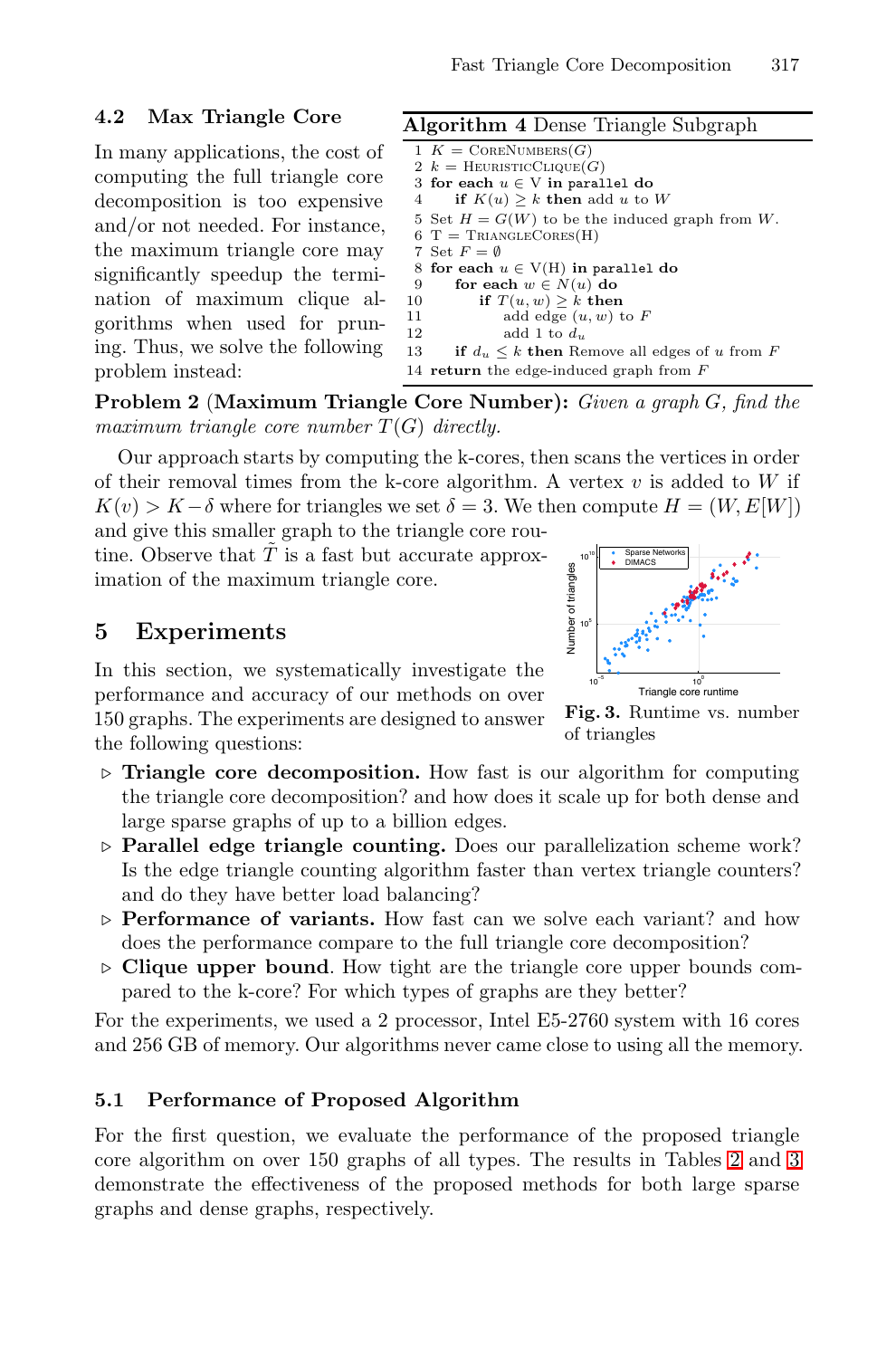<span id="page-8-1"></span><span id="page-8-0"></span>**Table 2.** Performance of heuristic, parallel triangle count algorithm, and triangle cores

| Graph                                                                               | $\left V\right $                    | $E\vert$                                    | T                                                     | $d_{\max}$                         | $\bar{\kappa}$                               |                                           | $tr_{\text{max}}$ $tr_{\text{avg}}$    | К                                      | T                                        | $\tilde{\omega}$                    | $\tilde{\omega}$ s.                         | $tr$ s.                                      | $T$ s.                                            |
|-------------------------------------------------------------------------------------|-------------------------------------|---------------------------------------------|-------------------------------------------------------|------------------------------------|----------------------------------------------|-------------------------------------------|----------------------------------------|----------------------------------------|------------------------------------------|-------------------------------------|---------------------------------------------|----------------------------------------------|---------------------------------------------------|
| $DBLP-2010$<br><b>CITESEER</b><br><b>MATHSCI</b><br>HOLLYWOOD 1.1M                  | 226k<br>227k<br>333k                | 716k<br>814k<br>821k<br>56M                 | 4.8M<br>8.1M<br>1.7M<br>15B                           | 238<br>1.4k<br>496<br>11k          | 0.64<br>0.68<br>0.41<br>0.77                 | 5.9k<br>5.4k<br>1.6k<br>4.0M              | 21<br>35<br>5.2<br>13k                 | 75<br>87<br>25<br>2209                 | 75<br>87<br>25<br>2209                   | 75<br>87<br>25<br>2209              | 0.02<br>0.05<br>0.11<br>1.57                | 0.10<br>0.09<br>0.14<br>23.5                 | 0.29<br>0.43<br>0.53<br>727.2                     |
| YOUTUBE<br><b>FLICKR</b><br>ORKUT<br><b>LIVEJOUR</b><br>TWITTER10<br>FRIENDSTER 65M | 496k<br>514k<br>3.0M<br>4.0M<br>21M | 1.9M<br>3.2M<br>106M<br>28M<br>265M<br>1.8B | 7.3M<br>176M<br>1.6B<br>251M<br>51.8B<br>$12.5B$ 5.2k | 25k<br>4.4k<br>27k<br>2.7k<br>698k | 0.11<br>0.17<br>0.17<br>0.26<br>0.04<br>0.16 | 151k<br>525k<br>1.3M<br>80k<br>44M<br>190 | 14<br>343<br>525<br>62<br>2.4k<br>158k | 50<br>310<br>231<br>214<br>1696<br>305 | 19<br>153<br>75<br>214<br>1153<br>$129*$ | 14<br>49<br>45<br>214<br>174<br>129 | 0.42<br>0.21<br>13.8<br>3.2<br>145.7<br>561 | 0.71<br>1.26<br>31.9<br>2.09<br>2462<br>1947 | 15.92<br>18.67<br>770.5<br>54.3<br>39535<br>45247 |
| TEXAS84                                                                             | 36k                                 | 1.6M                                        | 34M                                                   | 6.3k                               | 0.19                                         | 141k                                      | 922                                    | 82                                     | 62                                       | 48                                  | 0.070                                       | 0.34                                         | 4.80                                              |
| PENN94                                                                              | 42k                                 | 1.4M                                        | 22M                                                   | 4.4k                               | 0.21                                         | 68k                                       | 520                                    | 63                                     | 48                                       | 44                                  | 0.05                                        | 0.22                                         | 3.27                                              |
| P <sub>2</sub> P-GNUT                                                               | 63k                                 | 148k                                        | 6.1k                                                  | 95                                 | 0.01                                         | 17                                        | 0.1                                    | 7                                      | $4^{\star}$                              | 4                                   | 0.01                                        | 0.01                                         | 0.02                                              |
| RL-CAIDA                                                                            | 191k                                | 608k                                        | 1.4M                                                  | 1.1k                               | 0.16                                         | 6.0 <sub>k</sub>                          | 7                                      | 33                                     | 19                                       | 15                                  | 0.04                                        | 0.06                                         | 0.33                                              |
| <b>AS-SKITTER</b>                                                                   | 1.7M                                | 11M                                         | 86M                                                   | 35k                                | 0.26                                         | 565k                                      | 50                                     | 112                                    | 68                                       | 64                                  | 0.37                                        | 4.33                                         | 70.6                                              |
| $IT-2004$                                                                           | 509k                                | 7.2M                                        | 1.0B                                                  | 469                                | 0.82                                         | 93k                                       | 19k                                    | 432                                    | 432                                      | 432                                 | 0.09                                        | 1.36                                         | 6.88                                              |
| <b>WIKIPEDIA</b>                                                                    | 1.9M                                | 4.5M                                        | 6.7M                                                  | 2.6k                               | 0.16                                         | 12k                                       | 3                                      | 67                                     | $31*$                                    | 31                                  | 0.66                                        | 0.54                                         | 3.54                                              |

**Table 3.** Performance on dense DIMAC graphs.

Notably, the proposed algorithm counts 18B triangles in 8 seconds, while taking 315 seconds for triangle cores. For these graphs, the triangle core algorithm adapts the graph representation and computation to better exploit the structure. This includes using an adj structure for  $O(1)$  time lookups, selecting

| graph                                                                   | ΙEΙ                                  | $\left  T\right $                                          | $tr_{\rm max} K$    |                                   | T                                |                              | $tr$ s. T sec                                  |
|-------------------------------------------------------------------------|--------------------------------------|------------------------------------------------------------|---------------------|-----------------------------------|----------------------------------|------------------------------|------------------------------------------------|
| $C500-9$<br>$C2000-5$<br>$C1000-9$<br>C <sub>4000</sub> -5<br>$C2000-9$ | 112k<br>1.0M<br>450k<br>4.0M<br>1.8M | 45 M<br>500M 288k<br>365M 385k<br>4.0B<br>2.9 <sub>B</sub> | 98k<br>1.1M<br>1.5M | 433<br>941<br>875<br>1910<br>1759 | 373<br>435<br>764<br>899<br>1549 | 0.08<br>1.65<br>0.58<br>3.02 | 0.58<br>21.02<br>5.23<br>12.09 177.75<br>59.32 |
| р-нат15к3 569k<br>P-HAT <sub>15</sub> K                                 | 847k                                 | 274M 372k<br>741M 676k                                     |                     | 505<br>930                        | 314<br>597                       | 0.66<br>1.31                 | 9.41<br>23.83                                  |
| $MAN-81$                                                                | 5.5M                                 | 18 <sub>B</sub>                                            | 5.5M                | 3281                              | 3241                             |                              | 8.59 315.84                                    |
| KELLER6                                                                 | 4.6M                                 | 10B                                                        | 3.6M                | 2691                              | 2084                             |                              | 7.92 252.37                                    |

specialized subrouti[ne](#page-12-6)s based [on](#page-9-1) densities, among many other optimizations. Indeed, the triangle core algorithm is shown to be fast and scalable as it easily handles graphs with billions of [edge](#page-12-7)s while using a small memory footprint. Fig. 3 compares dense and sparse graphs directly. This indicates that many of the sparse graphs perform better than expected whereas dense graphs deviate much less from the diagonal.

Performance profile plots. We also compare with the implementation of Zhang et al. [17] using performance profiles [5]. Figure 4 evaluates the performance on 24 graphs with up to 1.8 billion edges. In all cases, the proposed algorithm outperforms the recent state-of-the-art algorithm [17]. We note that for a few large graphs, the baseline algorithm runs out of memory and eventually terminates.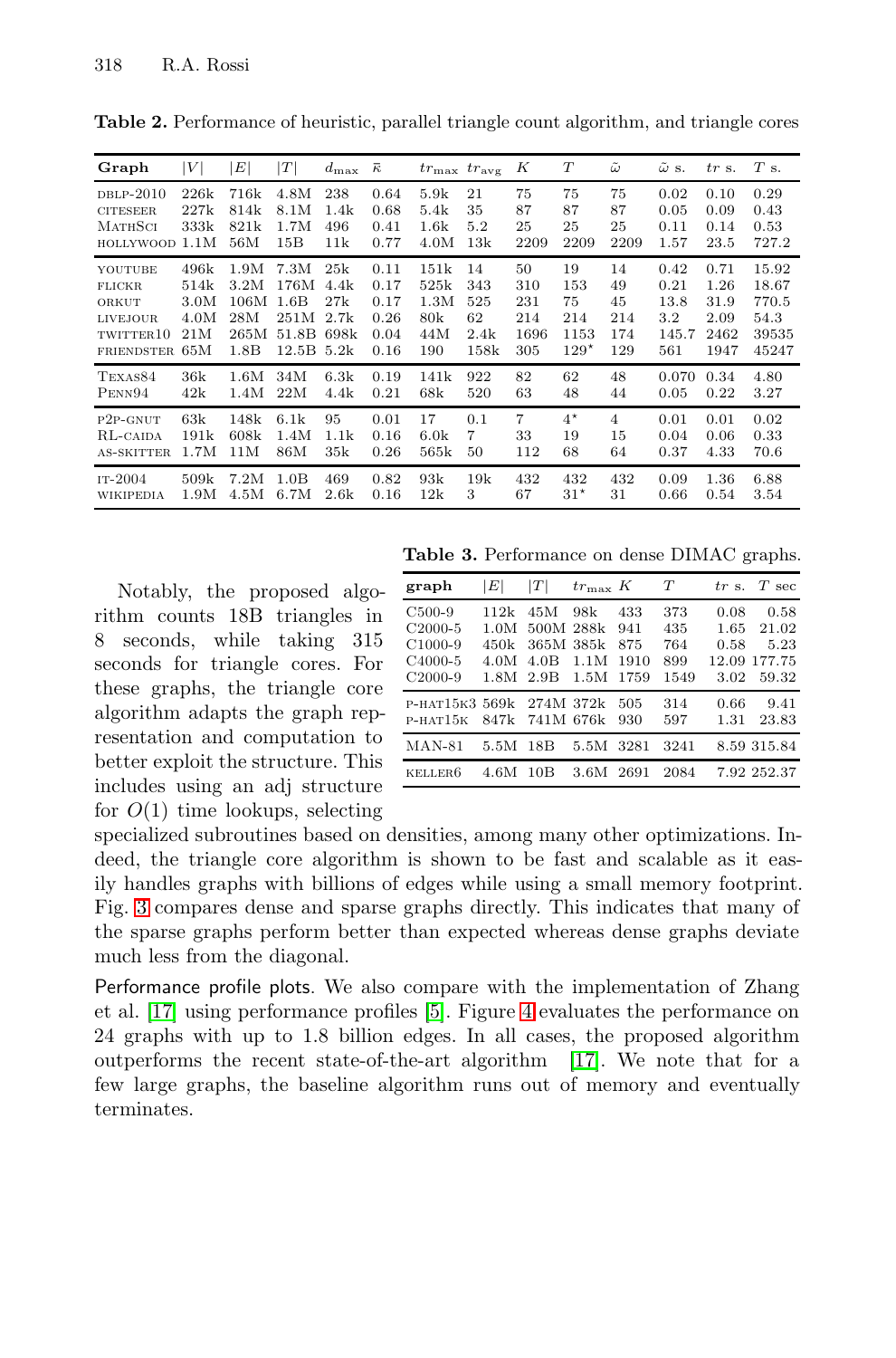#### **5.2 Parallel Edge Triangle Counting**

The proposed parallel edge triangle counting algorithm is fast and scalable as shown in Table 2. Moreover, we also find t[hat](#page-12-7) it outperforms a recent MapReduce triangle counting algorithm [15]. In that work, it takes 319 seconds using a MapReduce cluster of 1636 nodes to compute triangles for LiveJournal whereas it takes us only 2.09 seconds (See Table 1).

Speedup. Fig 5 shows that our approach scales well, especially for sparse graphs. Observe that for dense graphs, triangles are more uniformly distributed and thus the improved load balancing from our approach does not help as much. We also find that on average, less time is spent per triangle for dense graphs.

<span id="page-9-1"></span>

**Fig. 4.** In all cases, our algorithm is significantly faster than the recently proposed algorithm of Zhang et al. [17]. The vertical line formed from our algorithm indicates it outperfor[me](#page-2-0)d the state-of-the-art on each of the 24 graphs tested. Further, the other algorithm fails on 3 of the largest graph as illustrated by the right-most point on the curve.

Edge vs. vertex triangle counting. We parallelize a vertex triangle counter to evaluate the p[er](#page-10-1)formance of our parallel edge-based algorithm. The superiority of the parallel edge triangle counting algorithm is clearly shown in Table 1. In one example, the friendster social network of 1.8 billion edges takes only 1,947 seconds whereas the [ve](#page-10-1)rtex triangle counter takes 43,591 seconds. The edge triangle counter is 22x faster.

#### **5.3 Performance of Variants**

Results are shown in Table 4. We compare the greedy maximum triangle core to the exact triangle [co](#page-2-1)re decomposition on the basis of speed and accuracy. Table 4 clearly demonstrates the effectiveness of the greedy maximum triangle core procedure. In some instances, a speedup of over 650x is observed while also returning the exact maximum tri-

<span id="page-9-0"></span>

**Fig. 5.** Speedup of our parallel edge triangle counting algorithm

angle core number. For the top-k cores, we find that these are generally 1-20x faster than the full triangle core decomposition while guaranteed to be exact, as previously shown in Property 3. The large table of results are omitted due to brevity, but are later used for finding temporal strong components.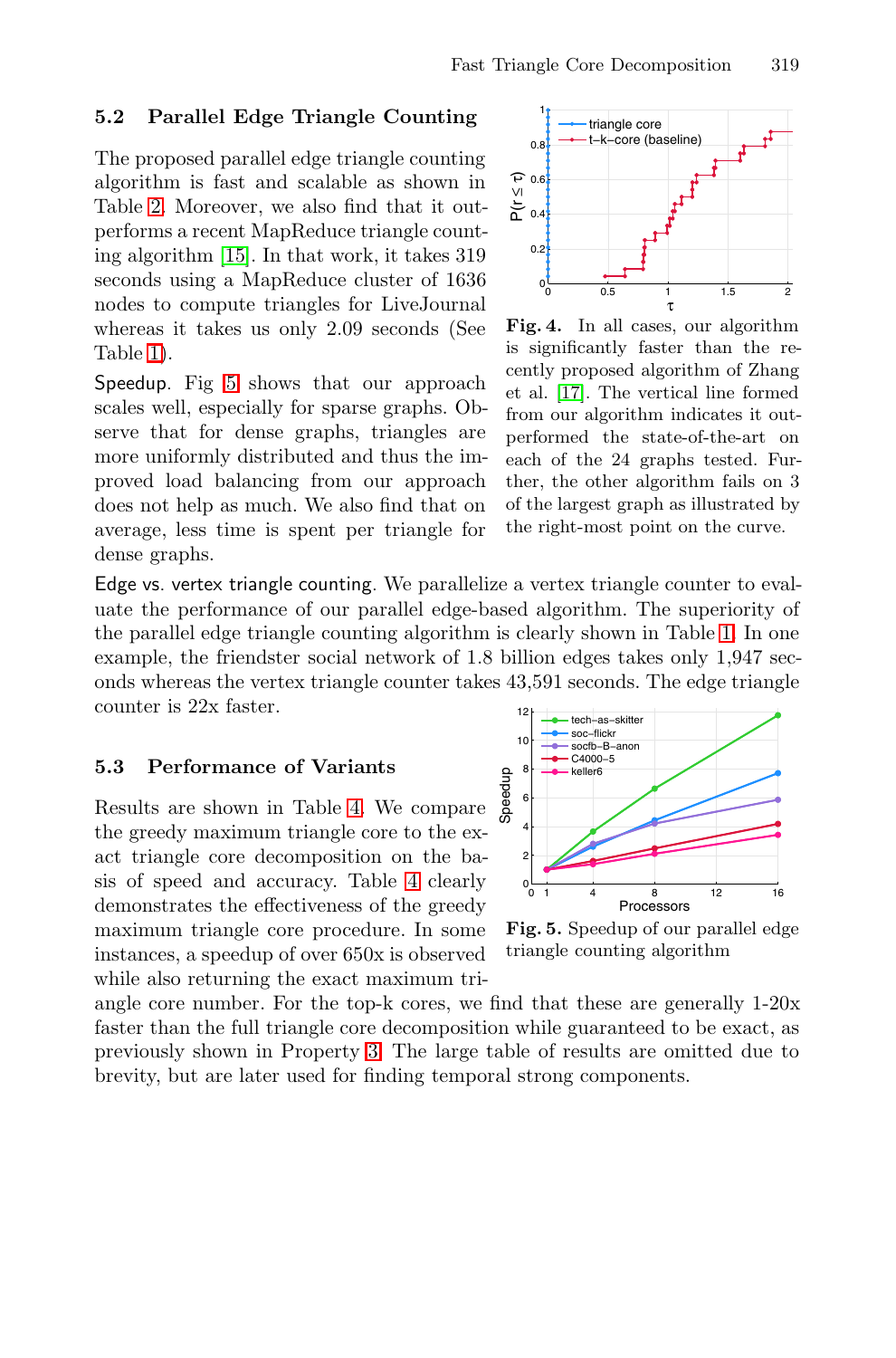<span id="page-10-0"></span>This section evaluates the triangle core clique bound on sparse and dense graphs. In Table 2, we find that the triangle core upper bound is sometimes significantly tighter than the k-core upper bound, especially for sparse graphs that exhibit a weak power-law

**5.4 Bounds Table 4.** Performance and accuracy of greedy maximum triangle core

<span id="page-10-1"></span>

|                     | density          |        |      |        | triangle core time (sec) |  |  |
|---------------------|------------------|--------|------|--------|--------------------------|--|--|
| graph               | ρ                | greedy | T    | greedy | exact greedy             |  |  |
| AS-SKITTER 7.7e-06  |                  | 0.50   | 68   | 68     | 65.39<br>0.10            |  |  |
| $FB-ANON-A$ 4.9e-06 |                  | 0.06   | 30   | 29     | 83.56<br>0.31            |  |  |
| <b>STANFORD</b>     | 0.008            | 0.04   | 58   | 58     | 0.87<br>2.0              |  |  |
| LIVEJOUR. $3.4e-06$ |                  | 0.99   | 212  | 212    | 60.95<br>0.03            |  |  |
|                     | $FLICKR$ 2.4e-05 | 0.44   | 151  | 151    | 3.16<br>22.55            |  |  |
| HOLLYWOOD 9.8e-05   |                  | 0.99   | 2207 | 2207   | 918.7<br>92.5            |  |  |
|                     | DBLP12 2.0e-05   | 0.99   | 112  | 112    | 0.85<br>0.007            |  |  |

including social, facebook, and technological networks. Further, Table 3 shows that for dense graphs, the triangle core bound is almost always much tighter than the k-core bound. In addition, we use the triangle core upper bound to validate a fast heuristic clique finder. We find three such cases and mark them with a star in Table 2. Note this excludes the cases where the k-core upper bound also verifies the large clique as optimal. Besides the maximum triangle core number, we also found the full distribution of triangle core numbers interesting.

### **6 Applications**

This section demonstrates the effectiveness of the proposed triangle core algorithms for a variety of graph mining applications.

#### **6.1 Maximum Clique Algorithms**

In this subsection, we utilize triangle core numbers to prune and order vertices in a state-of-the-art maximum clique algorithm. In particular, we aggressively compute the *triangle core numbers* of each vertex induced neighborhood.

This gives rise to the following:  $\omega \leq$  $T(N(v)) \leq K(N(v)) \leq d(N(v))$ . The approach proceeds similar to pmcx from [12] which uses k-core bounds with greedy coloring applied at each step. After pruning the [ver](#page-12-5)tex neighborhoods, we compute the density of the subgraph denoted  $\rho(N(v))$ and use *neighborhood triangle co[res](#page-12-8)* only if  $\rho(N(v)) > 0.85$ , otherwise, we proceed same as pmcx above. Intuitively, if density is large enough, then edges are pruned using the neighborhood cores. We compare trmc against two recent state-of-the-art finders: bbmc [14] and pmcx [12]. Let us note that bbmc uses a bitset encoding for set intersec-



**Fig. 6. Performance profile plot.** trmc outperforms bbmc on all tested graphs and beats pmcx on a few.

tions and was shown to outperform all others tested [11]. In Fig. 6 we find that trmc outperforms bbmc on every graph, but outperforms pmcx on only a few instances.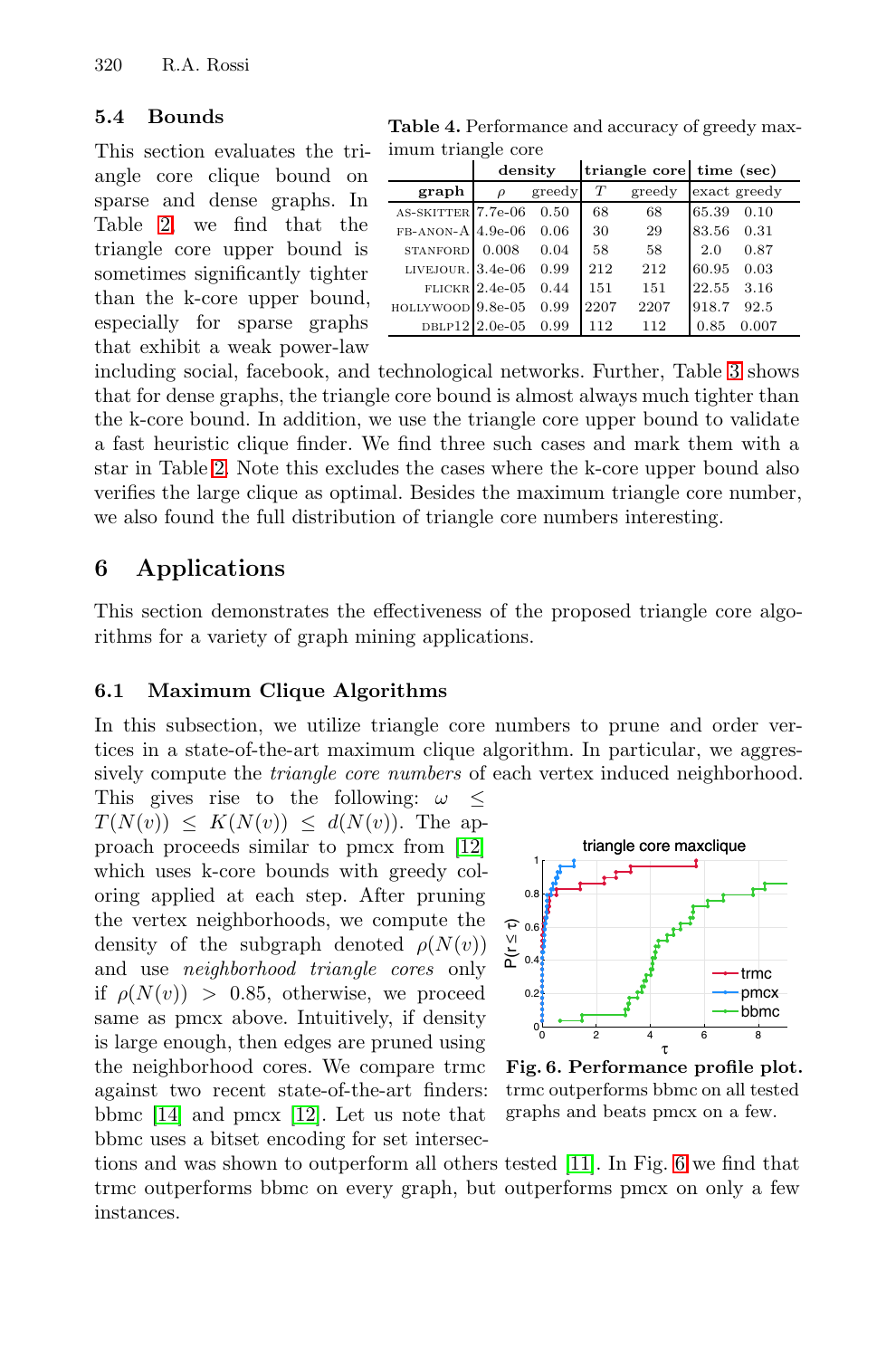**[6](#page-7-1).2 Temporal SCC Table 5.** Max temporal-SCC via triangle cores

<span id="page-11-0"></span>

| We use the algorithms from sec-  |
|----------------------------------|
| tion 3 to explore the effective- |
| ness of the top-k triangle cores |
| for computing the largest tem-   |
| poral strongly connected compo-  |

<span id="page-11-1"></span>

|                                             | bounds | time (seconds) |                                              |  |  |
|---------------------------------------------|--------|----------------|----------------------------------------------|--|--|
| graph $\tilde{\omega}$ K T                  |        |                | $\tilde{\omega}$ s $K$ s $T$ s $\tilde{T}$ s |  |  |
| FB-MESSAGES 707 707 707 0.15 0.01 6.72 1.54 |        |                |                                              |  |  |
| REALITY 1236 1236 1236 0.28 0.03 323 11.21  |        |                |                                              |  |  |
| TWITTER-COP 581 583 581 0.21 0.01 5.85 1.11 |        |                |                                              |  |  |

nent (TSCC), which is a known NP-hard problem [9]). The top-k triangle core algorithm in Alg 4 uses the k-cores and a large clique from a heuristic maximum clique finder [12] to prune the triangle cores without ever computing them. Table 5 shows the performance of our full triangle core algorithm compared with the top-k triangle core algorithm. Strikingly, in all cases, the triangle core upper bound gives the *exact size* of the largest tscc. Moreover, the top-k triangle core algorithm is significantly faster than the full algorithm. For instance, the reality graph in Table 5 takes 323 seconds to compute the full decomposition, w[he](#page-10-1)reas the fast top-k algorithm takes only 11 seconds.

#### **6.3 Dense Subgraph Mining**

A particularly useful property of the *greedy maximum triangle core* [is](#page-7-1) that it returns a relatively dense subgraph. In Table 4 we find the density of the as-skitter subgraph returned by the greedy maximum triangle core method is 0.50 with 345 vertices with an average degree



**Fig. 7.** Networks are grouped by type (bio, social, etc) and densities from each are averaged.

of 173. Concerning performance, our greedy maximum triangle core procedure is clearly much faster while also accurate. In addition, Figure 7 summarizes the results from Alg 4. The top-k triangle cores are shown to be better at finding dense subgraphs.

# **7 Conclusion**

We have described a fast scalable algorithm for computing the *triangle core decomposition* and systematically investigated its scalability and effectiveness on a variety of large sparse networks. The proposed algorithm is shown to be orders of magnitude faster than the current state-of-the-art while also using less space. In addition, the algorithm was designed for graphs of arbitrary size and density, allowing it to be used for a variety of applications. We also proposed a *parallel edge triangle enumeration algorithm* and showed that it is significantly faster than vertex-based methods. Future work will investigate the proposed family of triangle core ordering techniques for use in greedy coloring methods and clique finding algorithms.